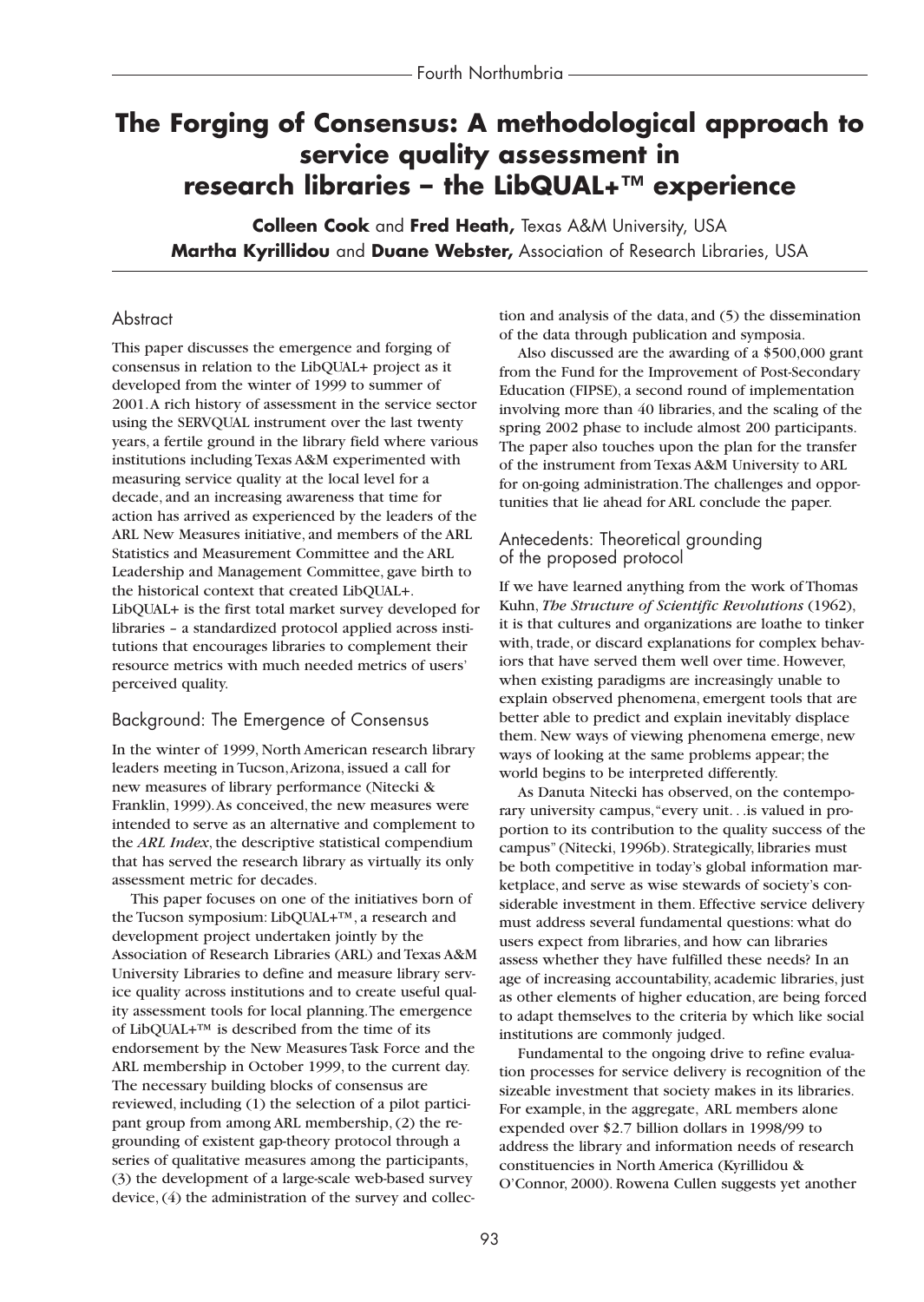motivation and exhorts libraries either to change or contemplate irrelevance:"Academic libraries are facing two major threats in the global digital environment and an increasingly competitive environment, and must improve the quality of their services in order to survive" (Cullen, 2001). She views the global digital revolution as greatly affecting not only traditional forms of information access and delivery, but also the world of higher education itself.The arrival of the virtual university with a concomitant virtual library is clearly a challenger to the *status quo*. Cullen pointedly remarks, "Retaining and growing their customer base, and focusing more energy on meeting their customers' expectations is the only way for academic libraries to survive in this volatile competitive environment" (Cullen, 2001).Today academic libraries face competition from alternative, cost-effective information providers. In light of this reality, it is imperative for libraries to seek means to ensure that their services meet and preferably exceed user expectations.A continuing program of assessment is *sine qua non* to development of a meaningful approach to meeting service goals.Again, in the words of Nitecki,"A measure of library quality based solely on collections has become obsolete" (Nitecki, 1996b).

As Sarah Pritchard explains, an assessment approach facilitating the generalizability of results across libraries and the surfacing of best practices is desirable."The difficulty lies in trying to find a single model or set of simple indicators that can be used by different institutions, and that will compare something across large groups that is by definition only locally applicable i.e., how well a library meets the needs of its institution. Librarians have either made do with oversimplified national data or have undertaken customized local evaluations of effectiveness, but there has not been devised an effective way to link the two" (Pritchard, 1996).

Enter SERVQUAL."If I have seen further it is by standing on the shoulders of giants," said Isaac Newton in his famous letter to Robert Hooke. One way to respond to the pressures for change is to take a known paradigm, effectively in place in another discipline, and by careful re-grounding, reshape its tenets for application there. Librarians found one such paradigm in the commercial sector. Business leaders have long acknowledged the role of the customer in judging service.Vavra (1995) writes,"From a previous era, the ubiquitous phrase 'The customer is always right' expresses the value of customer satisfaction." From their vantage point as experts in service marketing, three collaborators -- Valerie Zeithaml, A. Parasuraman and Leonard Berry -- made the recognized definitive statement on the importance of the user or customer perspective:"The only criteria that count in evaluating service quality are defined by customers. Only customers judge quality; all other judgments are essentially irrelevant" (Zeithaml, Parasuraman, & Berry, 1990).

SERVQUAL, their tool for measuring service quality, has become a standard across business settings.The protocol includes 22 items measuring perceptions of service quality across the *tangibles, reliability, responsiveness, assurance* and *empathy* dimensions (Parasuraman, Berry & Zeithaml, 1991; Parasuraman, Zeithaml & Berry, 1985, 1994).

Danuta Nitecki and others pioneered the application of SERVQUAL to library settings (Nitecki, 1996a). Ellen Altman and Peter Hernon in their research echo the findings from the business sector, stating unequivocally that the user is the best judge of library service quality."Many librarians maintain that only they, the professionals, have the expertise to assess the quality of library service.They assert that users cannot judge quality, users do not know what they want or need, and professional hegemony will be undermined if they kowtow to users. Such opinions about service, in fact, are irrelevant.The only thing that matters is the customers' opinions, because without users there is no need for libraries except to serve as warehouses (Altman & Hernon, 1998)."

## Credibility: TAMU experience very important for the credibility of the process

As the research library community looked for new measures to respond to the pressures for accountability, a catalytic role was played by Texas A&M University, a land-grant institution in College Station,Texas. In the first place,Texas A&M was the site where Berry, Parasuraman and Zeithaml, as young assistant professors began the collaboration that gave the business world SERVQUAL.The trio continues its active collaboration, and Len Berry is still at Texas A&M University, where he holds the coveted title of distinguished professor.

Secondly, at the time the library staff at Texas A&M made its proposal to the New Measures Group at ARL in October 1999, it had already recorded six years of experience with the application of SERVQUAL to the research university environment, administering a slightly altered version of the protocol three times. Those experiences were already a part of the scholarly record (Coleman, Xiao, Bair & Chollett, 1997; Cook, Coleman & Heath 2000).

Finally, in answer to the call for New Measures,Texas A&M University Libraries was able to offer a powerful interdisciplinary research team to lead the effort to reground SERVQUAL and gap theory for the research library environment. In addition to library staff with previous experience with the SERVQUAL instrument, they were able to offer a strong team with a rich array of technical, quantitative and qualitative experiences. Yvonna Lincoln serves on the LibQUAL+ team as the external evaluator for qualitative methods. Dr. Lincoln is Professor and Program Director of Higher Education,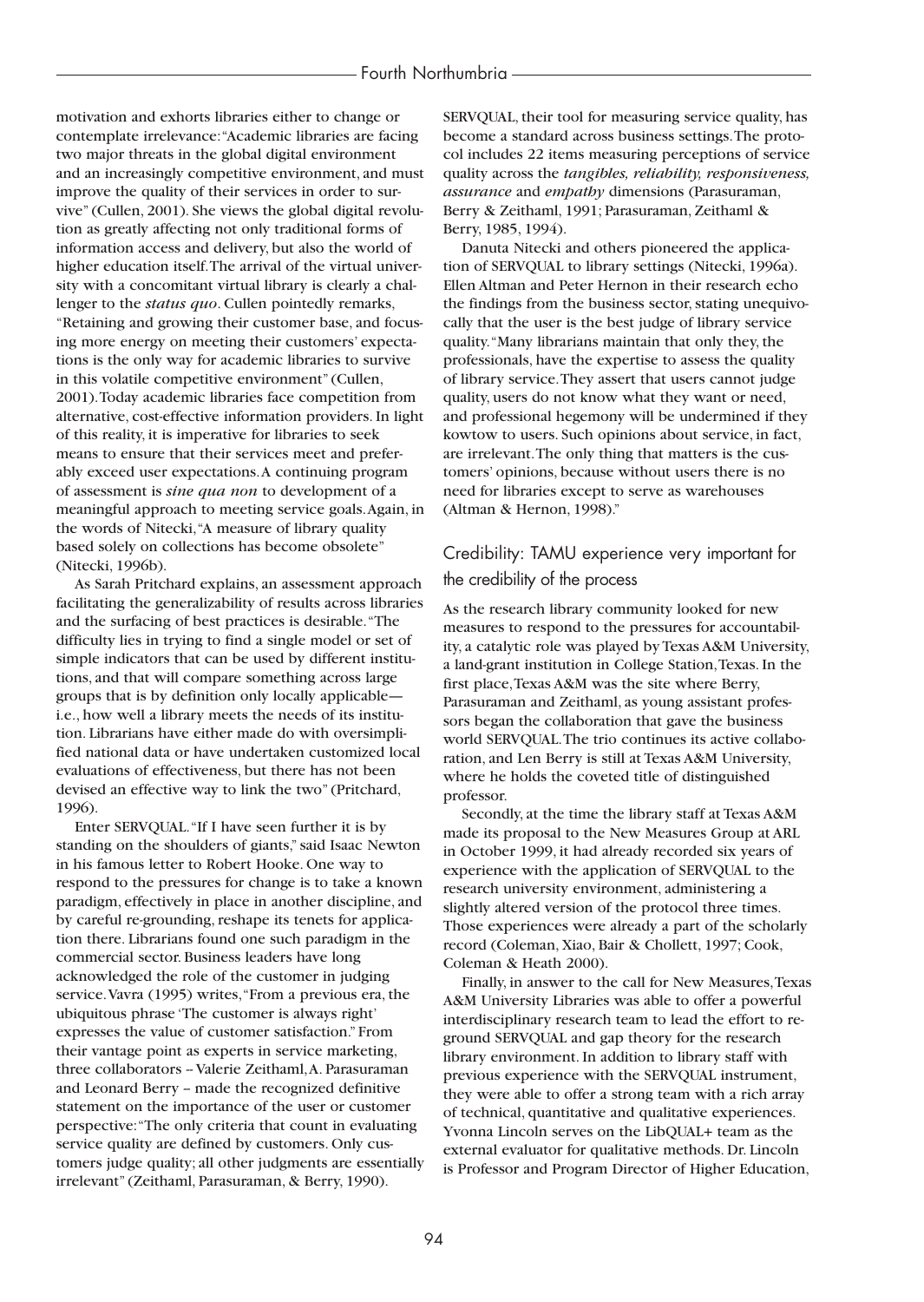Educational Administration Department,Texas A&M University, where her leading research and teaching interests include alternative paradigm research and evaluation models, qualitative research methods, and higher education public policy questions. She is the coauthor (with Egon G. Guba) of *Effective Evaluation: Improving the Usefulness of Evaluation Results Through Responsive and Naturalistic Approaches* (Jossey-Bass, 1981),*Naturalistic Inquiry* (Sage Publications, 1985), and *Fourth Generation Evaluation* (Sage, 1989); the editor of *Organizational Theory and Inquiry* (Sage, 1985); and the co-editor (with William G.Tierney) of *Representation and the Text* (SUNY Press, 1997), and (with Norman K. Denzin) of the *Handbook of Qualitative Research, 1st and 2nd Eds*. (1994, 2000). She is also the co-editor of *Qualitative Inquiry Quarterly,* a journal focused on exploring qualitative research and evaluation methodologies for illuminating public policy understandings and debate. She is also the author or co-author of over 100 journal articles, papers and chapters on evaluation and research methodology, or public policy issues in higher education. She is the former President of the Association for the Study of Higher Education, the former Vice President of Division J (Post-secondary Education) of the American Educational Research Association (AERA), and the former President of the American Evaluation Association.

Bringing equal stature to the quantitative side of the LibQUAL+ design is external evaluator Bruce Thompson. Dr.Thompson is Professor and Distinguished Research Scholar, Department of Educational Psychology,Texas A&M University, and Adjunct Professor of Community Medicine, Baylor College of Medicine (Houston). He is a Fellow of the American Psychological Association and the Editor of *Educational and Psychological Measurement* and the series, *Advances in Social Science Methodology*. He is a previous editor of two other journals. He is a past president of the Association for Assessment in Counseling and of the Southwest Educational Research Association. He is the author of 7 books, 9 book chapters, more than 160 articles, 19 editorials/notes, 10 book reviews, and 4 test reviews. Prior to his academic work, Professor Thompson was the Assistant Director of Program Evaluation Department in the Houston Independent School District. He is a licensed program evaluator (Louisiana lifetime #216). He was the National Council on Measurement in Education representative of the Joint Committee on Standards for Program Evaluation from 1992 to 1996. During this time the Joint Committee developed and published the Standards for Program Evaluation.The American National Standards Institute (ANSI) certifies these as The American National standards for program evaluation.

To the synergy of interdisciplinary campus talent could be added the contribution of CITL, the Cognition and Instructional Technologies Laboratories. Drawing upon its strengths in web-based assessment, the Texas A&M University Libraries team was able to quickly scale up the LibQUAL+ protocol for administration across the Internet.The availability of a rigorous tool placing only modest demands on local resources with no requirement for resident statistical expertise was an early factor in earning the support of the ARL community.

### Collaboration: ARL's commitment to action and commitment to learning = progress

ARL's Statistics and Measurement Program is highly regarded both within the ARL community, as well as across other sectors in higher education, and other national and international programs and agencies.ARL has sustained a leadership role in the testing and application of academic library statistics in North America institutions of higher education.ARL is involved in advisory efforts for the Academic Library Statistics survey conducted on a biennial basis by the National Center of Educational Statistics (NCES); has been an active participant in efforts to define and revise standards through the National Institute of Standards Organization (NISO/ANSI); and, has been actively involved in efforts with higher education working collaboratively with the Association of American Universities (AAU), with the National Post-secondary Education Cooperative (NPEC), with the National Consortium for Continuous Improvement (NCCI), with the Association of College and Research Libraries, a division of the American Library Association (ACRL/ALA), and with the American Association of Health Sciences Library Directors (AAHSL), to name a few.

ARL sustains very close collaborative relations with its member institutions through the Visiting Program Officer program, and other arrangements that support and enhance ARL's and its member libraries' leadership role. Most notably the relation with the University of Virginia's Geosciences Data Center has made possible the electronic interactive edition of the ARL Statistics that has been widely recognized as a prototype for other agencies in developing interactive electronic publications.

Results from a recent survey of ARL member representatives to inform the efforts of the ARL Board of Directors and gauge the readiness of the current member leaders to support the ARL program framework and identify targets of opportunity show that the ARL Statistics and Measurement Program is among the top rated programs of the association. On a scale from 1-10 on how important this set of issues is to a member library, the ARL Statistics and Measurement Program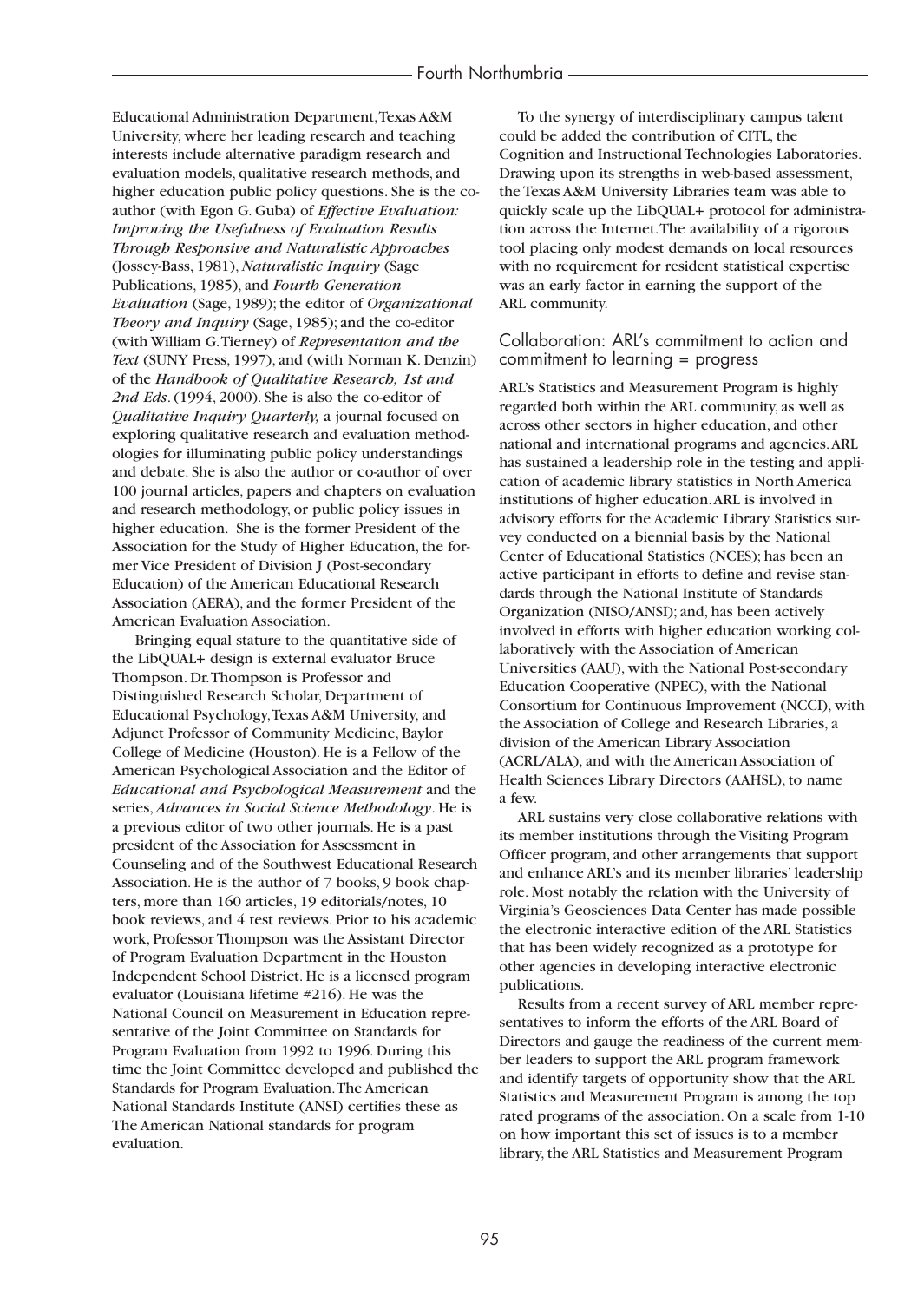averaged 8.36 and in terms of effectiveness 7.16. In the words of some of the ARL directors responding to the survey:

"a prize program, useful on a regular, routine basis. From local benchmarking to national comparisons and a measurement-based historical record of research libraries, their successes and problems.A basis for powerful evaluations and planning – one that is getting, as it requires, a thorough review in light of the new infrastructure costs that impact libraries, the new kinds of services provided, and new kinds of tools used, the need for a determination of what really needs measuring."

"ARL's work allows us to describe and compare ourselves when we talk with our university leadership. In it useful to be able to say, truthfully, that ARL is working to define new measures.We need to measure ourselves in ways that show us where to invest to be more effective."

"As they reflect the face of research librarianship, its services and its costs, these data are the most useful visible results that ARL can point to as a result of its existence."

"Improved measures are the cornerstone for the many changes and adjustments that libraries will undoubtedly continue to require in this era of rapid change spurred by technological advances.ARL serves as a catalyst for gathering, organizing and disseminating these data."

ARL is an active forum for collaboration where consensus emerges successfully again and again without stifling action.The building of consensus and successful collaboration is one of the ingredients of success for LibQUAL+.

# Tangibility: Rapid and Visible Progress of the LibQUAL+ Initiative

One of the reputed weaknesses of collaborative efforts is the lengthy time lag that often occurs between the endorsement of an idea and the rollout of a product whose results can be shared with peers. In the not-forprofit sector, many factors may contribute to a time lag. Often the difficulty of mounting collaboration across far-flung institutions has a way of slowing the process.The costs of travel and the availability of release time of librarians from their local duties may limit agility. Further, university libraries derive their reason for being from their service to the local academic community; the earmarking of funds for developmental purposes for librarianship as a whole may carry some political costs.

In this instance of collaboration, the Texas A&M University-based initiative circumvented many of these risks, making the venture attractive to the ARL cohort. One of the reasons that the Texas A&M University

Libraries had invested in SERVQUAL locally was the dependence of library operations on a library use fee (LUF).The fee, currently at six dollars per credit hour, returns almost seven million dollars annually to the library budget. Library administrators, who took the fee to student government for review, were concerned with identifying service quality issues before they became real problems (dis-satisfiers) on their campus. Their success with SERVQUAL over a six-year period justified continued investment in a service quality assessment tool that could meet user expectations on their own campus, lead to normative information about service quality delivery, and surface best practices among research libraries.

The Texas A&M efforts through 1999 had proceeded independently of, but now fortuitously crossed paths with, the ARL New Measures Initiative.At the Tucson meeting in the winter of 1999, the participants recognized that the focus of library assessment paradigms on input measures or expenditure metrics was at variance with growing demands for evaluation and accountability.The Texas A&M proposal at the annual membership meeting in October of 1999 to underwrite a pilot project to test a new web-based tool for service quality assessment received a warm reception and quick endorsement.

The ARL-endorsed design tested score validity across libraries and across contexts, freeing institutions from sole reliance upon locally developed assessments.The emergent LibQUAL+™ project proposed to establish a national perspective, providing local managers with data fine enough to diagnose local service issues. Where deficits were discovered, managers would have the opportunity to make the improvements that best fit the local situation.At the same time, it was hoped that it might be possible through LibQUAL+™ to place the local experience in a normative context, and perhaps identify best practices across the dimensions that define library service quality.This perspective was seen as an important context for librarians and campus administrators alike (Cook, Heath, B.Thompson, & R. Thompson, 2001).

Between October 1999 and April 2000, the Texas A&M team implemented a number of steps in fast-track fashion.A diverse group of 12 ARL libraries was selected for the initial pilot phase and representatives from each of the libraries were oriented to the up-coming project at the ALA midwinter meeting in San Antonio.To ensure that the re-grounded SERVQUAL survey accurately reflected the concerns of library users at the participating universities, a series of 60 interviews took place with users (faculty, graduate students and undergraduates) over the winter months.At the same time, CITL worked with liaisons at each of the institutions to develop for each campus a customized front-end web page that would be attached to the standard questionnaire. Completing the logistical requirements prerequisite to launch,Texas A&M University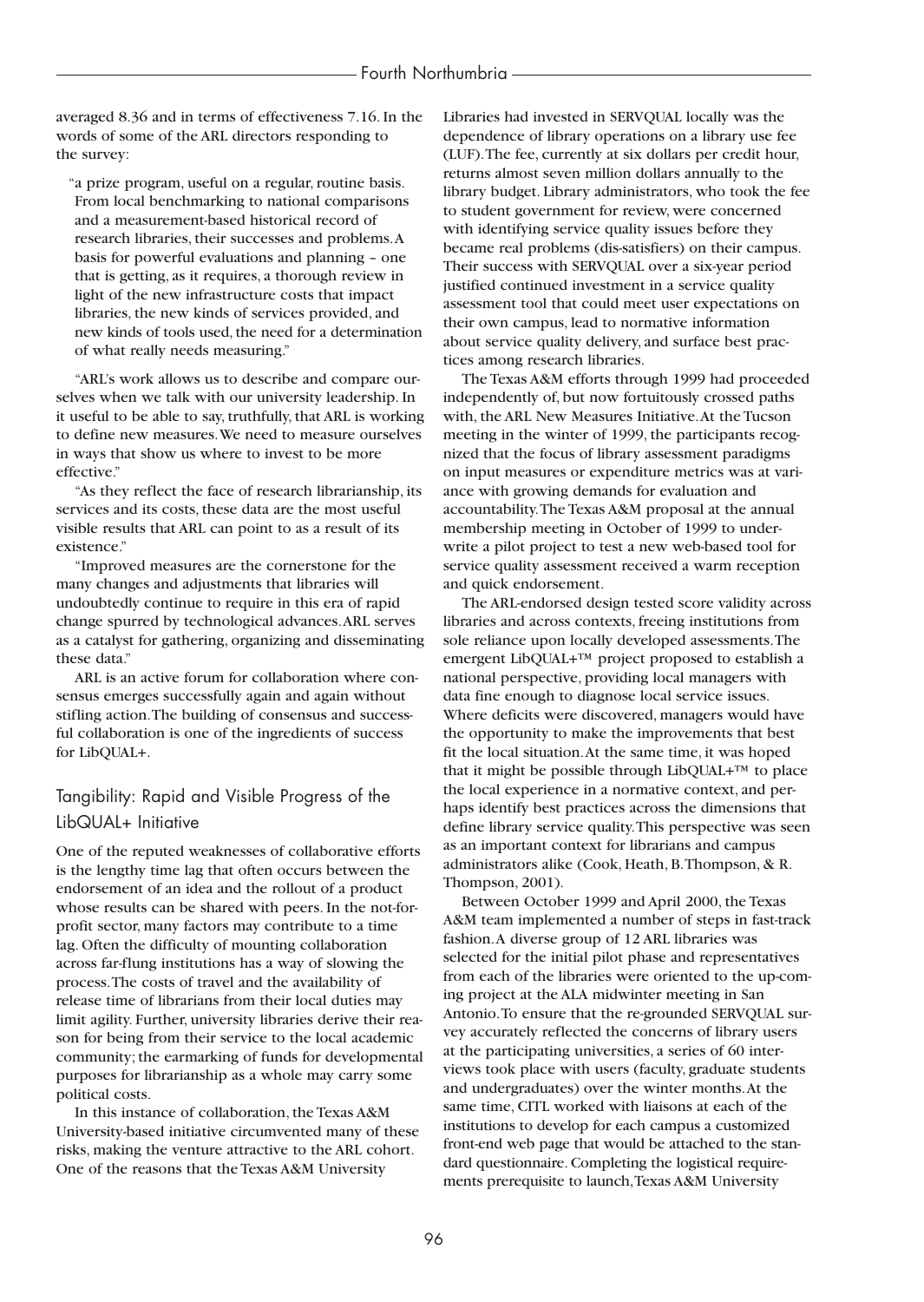acquired the hardware and software necessary to administer the survey, capture the data, and analyze the results for a large-scale, web-based survey spanning the continent (Cook, Heath, B.Thompson, & R.Thompson, 2001).

By March 2000, less than six months after endorsement, and after beta testing with the Medical Sciences Library at Texas A&M University, the project was ready for launch.The first institutional version of the survey was loaded onto the Web on March 15, and, by the first week in June, it had run to completion on all campuses.Altogether some five thousand responses were received and automatically downloaded into SPSS for analysis.An engaged library community awaited the communications of the early findings (Cook & Heath, 2000).

#### **Dissemination**

The next step in the forging of consensus was to subject the findings of LibQUAL+™ to the scrutiny of peer review, and to answer questions about the integrity of the instrument itself as well as the desirability of its continuing application in the research library community.The first step was to share the information with the participants themselves in order to gain immediate feedback on the quality of the data and on the instrument itself. In the reporting-out meeting held for participants during ALA's annual meeting in July 2000, each of the pilot libraries was provided with mean scores for each of the questions, for each of the five first-order factors or dimensions, and an overall score. Additionally, the reporting-out session was used to assess the experiences of the pilot libraries in the administration of the survey on their home campuses. As Hendrick and Hendrick have observed, in the behavioral sciences,"theory building and construct measurement are joint bootstrap operations" (1990). The forging of consensus demands a commitment to the steady improvement of the instrument through interaction with the user community (Cook & Heath, August 2000; Cook, Heath & Thompson, October 2000).

From the outset the design team has been committed to placing the results of the research into the hands of the library community for review. Following the ALA session, the findings of the first phase were then presented at the sixty-sixth IFLA General Conference, Section on Statistics, in Jerusalem, in August 2000 (Cook, Heath & Thompson,August 2000). The LibQUAL+™ data were then explored in context of other research at an ARL-sponsored international conference on the New Culture of Assessment: Measuring Library Service Quality, in Washington, D.C., in October 2000.The papers of those well-attended sessions became the theme articles in the Spring 2001 issue of *Library Trends* (Cook & Thompson, Spring 2001; Cook & Heath, Spring 2001).With the viability of web-based administration demonstrated, and with growing support in the library community, the design team agreed to expand the second round of participants from 24 to more than 40.

Under the guidance of their external evaluators, the Texas A&M University design team has adhered to the rigorous practice of subjecting LibQUAL+™ findings to the acid bath of peer review. In addition to a very large number of presentations at symposia and conferences, articles have been published by the research team in the *ARL Bimonthly Report, College and Research Libraries, Educational and Psychological Measurement,* the *Encyclopedia of Library and Information Science, IFLA Journal, Journal of Academic Librarianship, Library Information Science Research, Library Trends, Performance Measurement and Metrics,* and *portal*.An understanding of the research design, an analysis of the reliability of the instrument, and candid discussion of its strengths and weaknesses have helped to advance its acceptance in library circles.

#### Evaluation

Formative evaluation also takes place by analyzing direct user feedback on the LibQUAL+ survey itself. Through the analysis of user comments and due to the number of incomplete surveys we recognize that there are three issues we need to investigate further: (1) best practices when drawing random e-mail samples; (2) how to increase response rates for a web-based survey, and (3) troubleshooting and resolving software problems associated with a web-based survey.The first is to identify and establish best practices when drawing random e-mail samples. Past experience has illustrated that the quality of e-mail databases varies at each institution and we should try to provide some guidelines as to how best to draw samples from those databases.

Although results were generally representative of university populations, efforts to increase response rates will remain a high priority and efforts will be made to ascertain how response rates can be increased for a web-based survey such as LibQUAL+™. We realize that by understanding and resolving the technical problems that have accompanied our web-based survey instrument we will also likely impact the user response rate positively. Improving the technical compatibility of the instrument during fall of 2001 to diagnose browser/operating system issues and additional usability testing are the critical next step.

Since validity and reliability analyses have been conducted on a sample of well over 20,000 returned surveys from 43 diverse, mainly ARL libraries, the questionnaire has been reduced to a parsimonious base set of 25 questions, about half the length of the 2001 iteration of the survey.Thus, issues of redundancy and length, that might have affected response rate adversely, are being continuously addressed.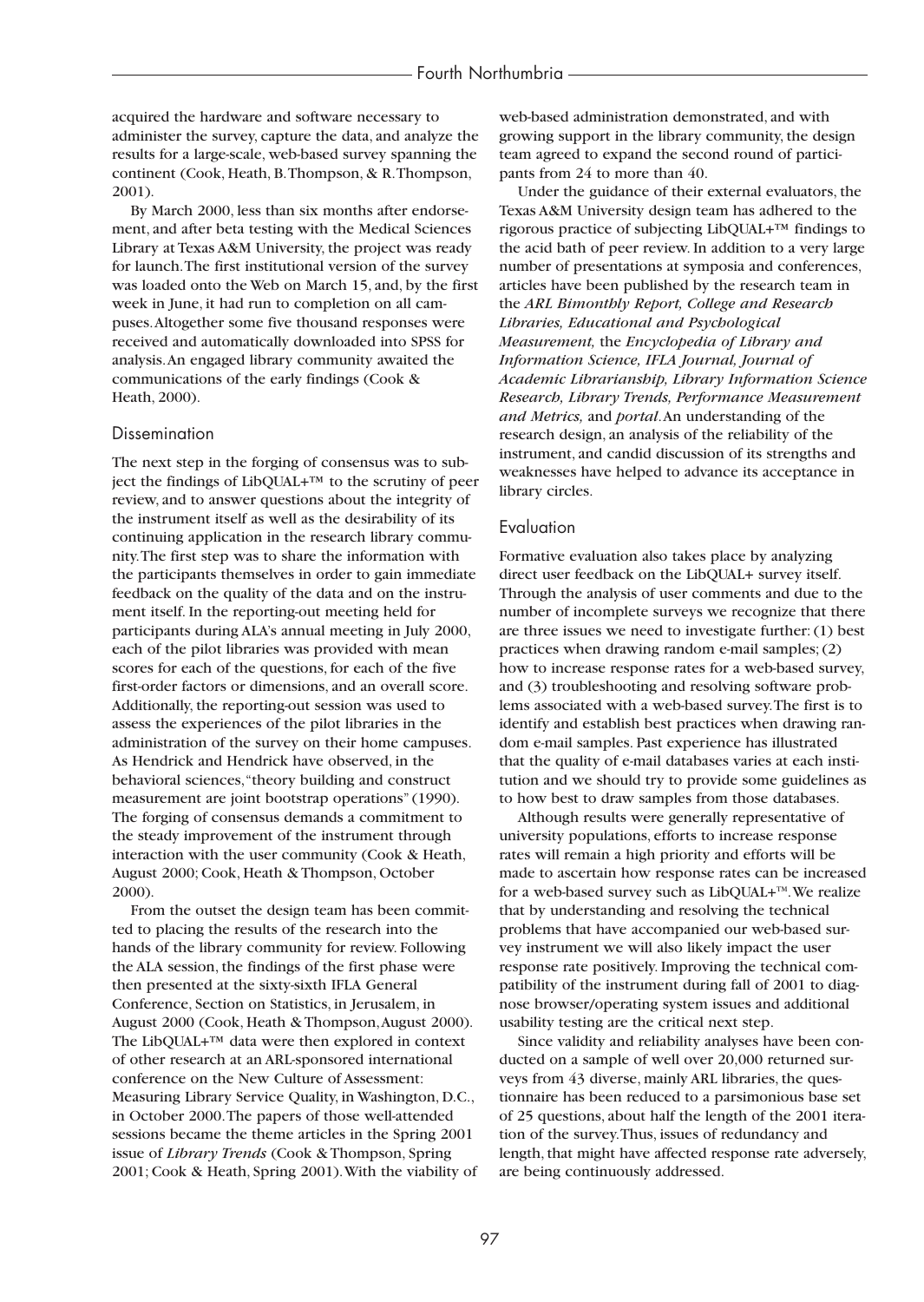To gain a better understanding of what libraries expected from their participation in the pilot phase of the study, an evaluation regarding expectations and perception regarding LibQUAL+ was conducted by ARL.Three themes emerged from the responses collected. In return for their time and effort in assisting the LibQUAL+ $T<sup>M</sup>$  research team during this pilot phase of the program, participating libraries expected the following:

- To gain benchmark indicators to better assess their library service quality
- Find a means of being able to assess library service quality and provide empirical documentation of their findings to their campus administrators, and
- The development of a reliable tool by which to measure library service.

Library administrators' expectations were translated into an 18-question survey that we used to evaluate the spring 2001 LibQUAL+ administration from the perspective of the participating libraries' perceptions and expectations.The responses have been favorable (Table 1) and in all instances we have exceeded minimum expectations (see Graph 1); there is an indication that the training component of the project needs to be enhanced. Notably, several comments addressed the need for further training in deciphering their results. Specific comments to this effect include:"…Schedule more time to discuss results at participants meeting", "…establish a place on the project server to address frequently asked questions related to understanding the results (issues discussed at the participants meeting held at ALA)…"As expected, feedback surrounding technical problems, survey length and redundancy of survey questions was also provided. Overall the directors tended to evaluate the project slightly higher than coordinators (see Table 2).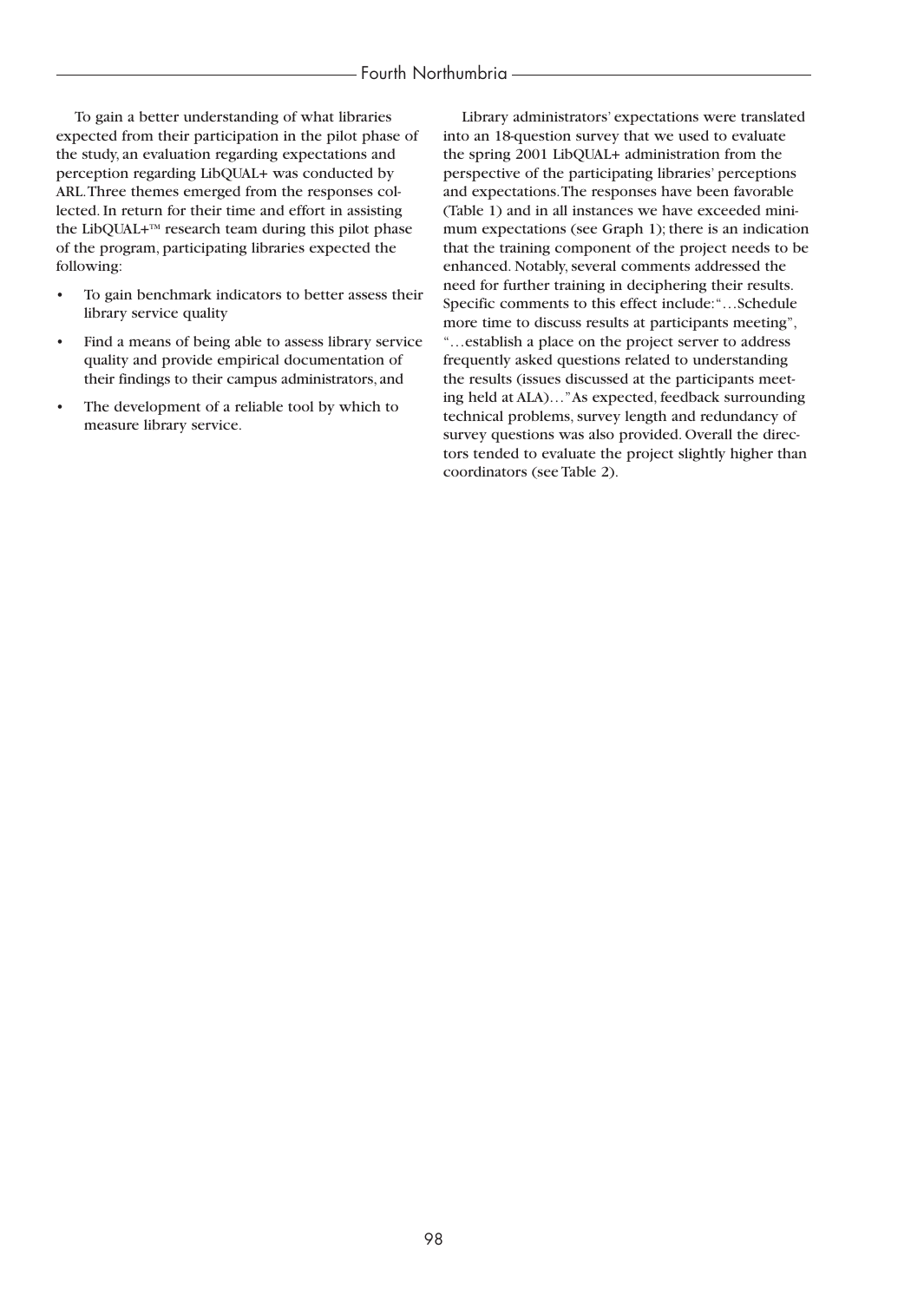|                         | When it comes to                                                                                                     | Minimum | <b>Desired</b> | Perceived | <b>Gap Between</b><br>Min and<br>Perceived |
|-------------------------|----------------------------------------------------------------------------------------------------------------------|---------|----------------|-----------|--------------------------------------------|
|                         | High Perceived Mean Scores regarding:                                                                                |         |                |           |                                            |
| $5\overline{)}$         | adequate communication from research<br>team members to project participants                                         | 6.69    | 8.56           | 7.80      | 1.11                                       |
| $\mathbf{1}$            | understanding service quality issues and<br>dimensions                                                               | 6.33    | 8.49           | 7.44      | 1.11                                       |
| $\bf{4}$                | providing convenient access to a reliable<br>tool for measuring service quality                                      | 6.60    | 8.36           | 7.40      | 0.80                                       |
| 11                      | timely availability of the results                                                                                   | 6.49    | 8.11           | 7.40      | 0.91                                       |
| 17                      | promoting a culture of assessment, i.e., a<br>commitment to evidence-based decision<br>making in resource allocation | 6.42    | 8.29           | 7.27      | 0.84                                       |
| $\overline{\mathbf{3}}$ | an empirical method for identifying and<br>measuring user expectations and<br>perceptions                            | 6.40    | 8.33           | 7.22      | 0.82                                       |
| $\overline{7}$          | establishing baseline data against which you<br>can measure the impact of future changes<br>in service delivery      | 6.53    | 8.31           | 7.22      | 0.69                                       |
| 9                       | results that demonstrate clearly where there<br>are service gaps in your library                                     | 6.58    | 8.42           | 7.16      | 0.58                                       |
| $\overline{2}$          | an opportunity to contribute to the pilot<br>LibQUAL+ process and improve it                                         | 6.16    | 8.09           | 7.11      | 0.96                                       |
|                         | Low Perceived Mean Scores regarding:                                                                                 |         |                |           |                                            |
| 16                      | deliverables that can be used for marketing<br>and public relations purposes at the local level                      | 5.84    | 7.71           | 6.60      | 0.76                                       |
| 12                      | establishing national norms on user<br>expectations for library service quality                                      | 5.69    | 7.47           | 6.58      | 0.89                                       |
| 18                      | LibQUAL+ becoming part of your library's<br>ongoing assessment for regional                                          |         |                |           |                                            |
|                         | accreditation purposes                                                                                               | 5.42    | 7.31           | 6.42      | 1.00                                       |
| 10                      | results that help guide resource allocation                                                                          | 6.13    | 7.98           | 6.38      | 0.24                                       |
| 15                      | external validation of previously locally<br>conducted surveys                                                       | 5.31    | 7.09           | 6.22      | 0.91                                       |
| 14                      | assistance/training in modifying services to<br>better meet user expectations                                        | 5.31    | 7.00           | 5.36      | 0.04                                       |
|                         |                                                                                                                      |         |                |           |                                            |

# Table 1: Participating Libraries' perceptions and expectation from LibQUAL+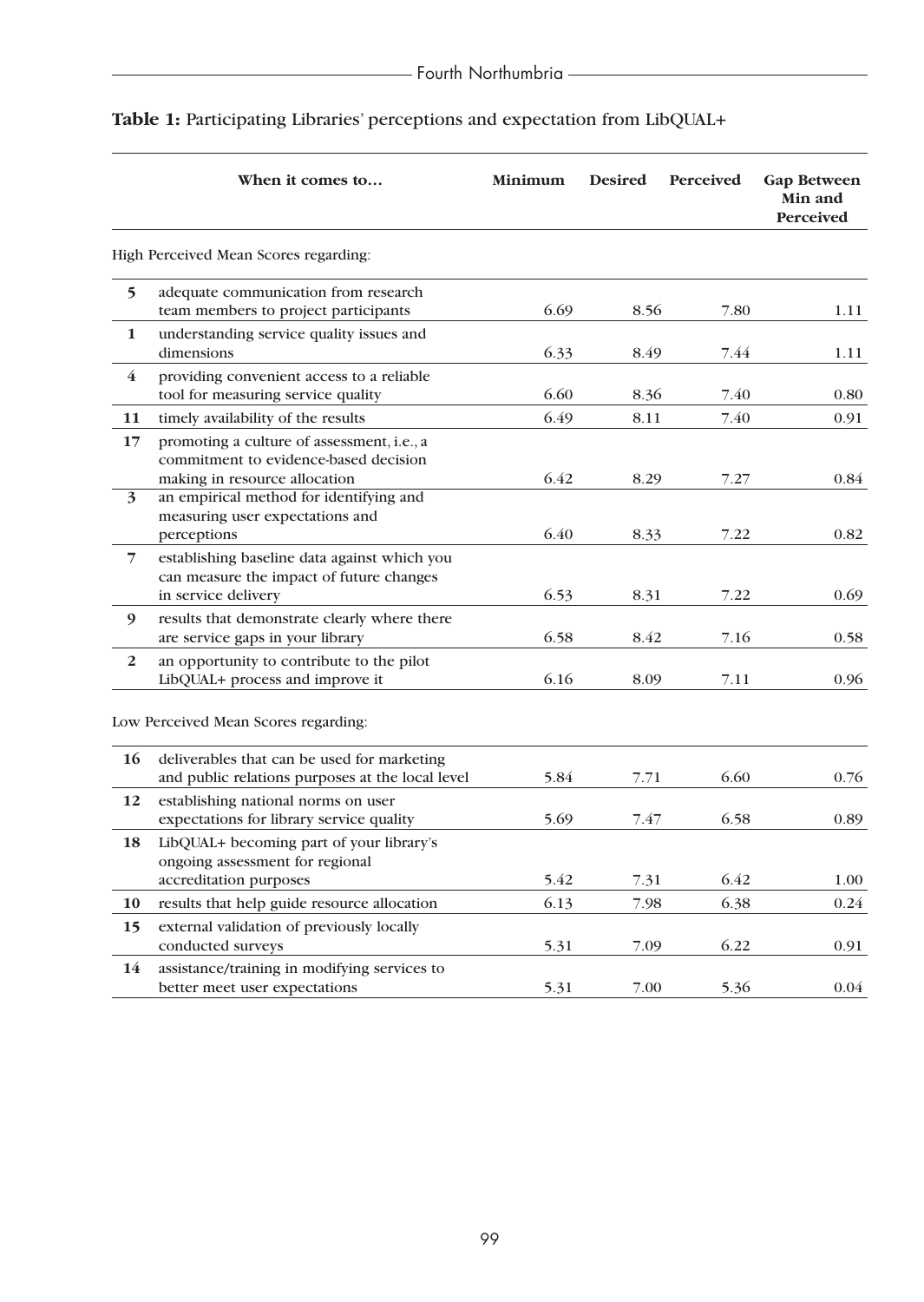# **Table 2:** Higher average scores by the directors who evaluated the project

| <b>Descriptive Statistics</b> |                                                                                                                   | <b>Perceived</b> |             |         |  |
|-------------------------------|-------------------------------------------------------------------------------------------------------------------|------------------|-------------|---------|--|
| Mean                          |                                                                                                                   | director         | coordinator | neither |  |
|                               | High Perceived Mean Scores regarding:                                                                             |                  |             |         |  |
| 1                             | understanding service quality issues and dimensions                                                               | 8.00             | 7.20        | 7.38    |  |
| $\boldsymbol{2}$              | an opportunity to contribute to the pilot LibQUAL+<br>process and improve it                                      | 7.75             | 6.80        | 7.13    |  |
| $\overline{\mathbf{3}}$       | an empirical method for identifying and measuring user<br>expectations and perceptions                            | 7.92             | 7.00        | 6.88    |  |
| $\bf{4}$                      | providing convenient access to a reliable tool for<br>measuring service quality                                   | 8.25             | 7.20        | 6.75    |  |
| 5                             | adequate communication from research team members<br>to project participants                                      | 8.33             | 7.52        | 7.88    |  |
| 6                             | measuring how well current library services meet user<br>expectations                                             | 7.58             | 6.40        | 6.38    |  |
| 7                             | establishing baseline data against which you can<br>measure the impact of future changes in service delivery7.92  | 7.00             | 6.88        |         |  |
| 8                             | obtaining informative and actionable benchmarks                                                                   | 7.42             | 6.64        | 7.00    |  |
| 9                             | results that demonstrate clearly where there are service<br>gaps in your library                                  | 7.67             | 6.96        | 7.00    |  |
| 10                            | results that help guide resource allocation                                                                       | 6.83             | 6.08        | 6.63    |  |
| 11                            | timely availability of the results                                                                                | 8.50             | 6.88        | 7.38    |  |
| 12                            | establishing national norms on user expectations for<br>library service quality                                   | 7.33             | 6.36        | 6.13    |  |
| 13                            | ability to compare your users' perceptions and<br>expectations with those of other libraries' users               | 7.42             | 6.72        | 6.13    |  |
| 14                            | assistance/training in modifying services to better meet<br>user expectations                                     | 6.58             | 4.84        | 5.13    |  |
| 15                            | external validation of previously locally                                                                         | 8.00             | 5.56        | 5.63    |  |
| 16                            | deliverables that can be used for marketing and public<br>relations purposes at the local level                   | 7.75             | 6.36        | 5.63    |  |
| 17                            | promoting a culture of assessment, i.e., a commitment to<br>evidence-based decision making in resource allocation | 8.17             | 6.96        | 6.88    |  |
| 18                            | LibQUAL+ becoming part of your library's ongoing<br>assessment for regional accreditation purposes                | 7.83             | 6.04        | 5.50    |  |
|                               |                                                                                                                   | $n = 12$         | $n = 25$    | $n = 8$ |  |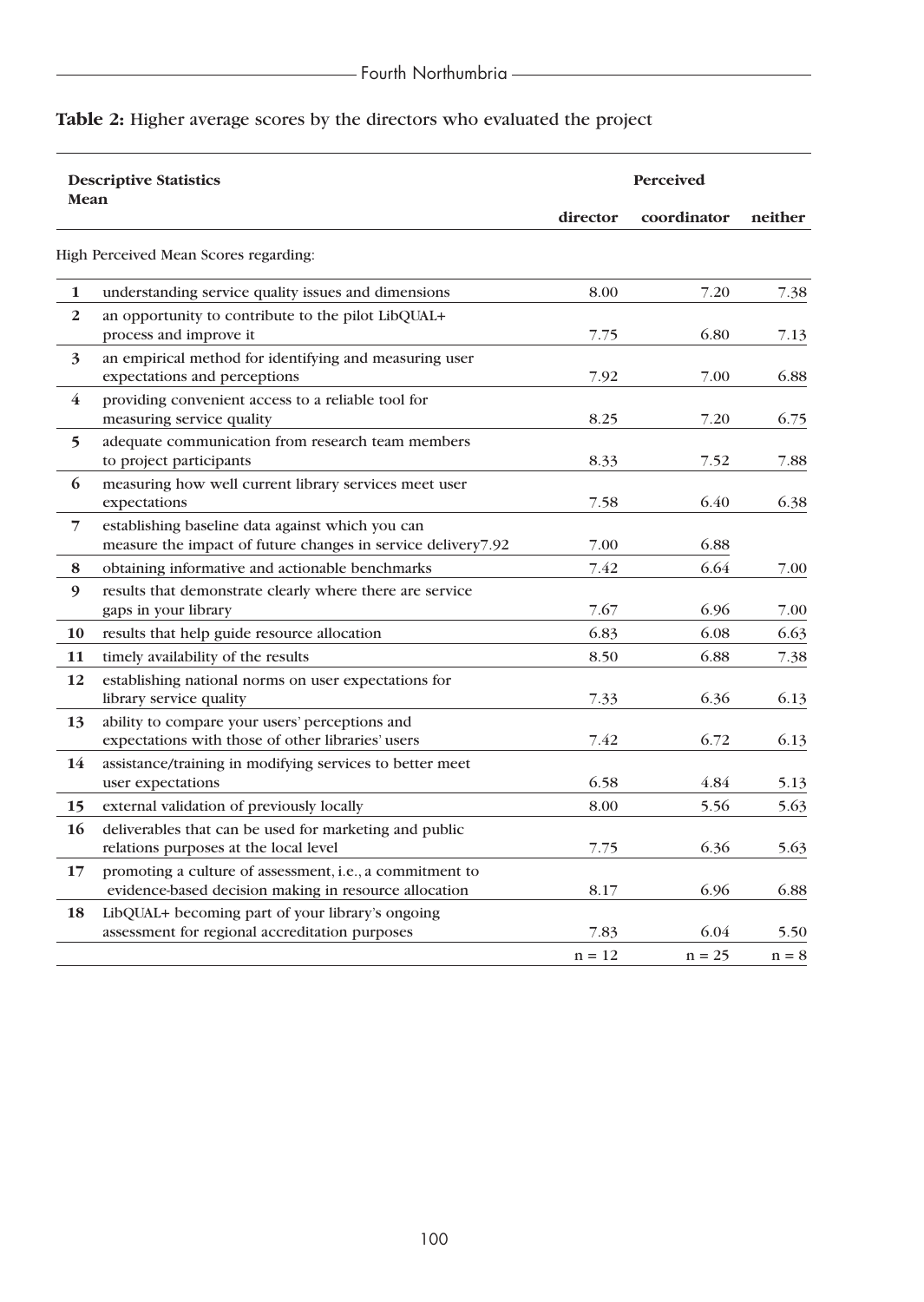In the revealing words of a director from one of the participating libraries:"The whole project more than lived up to my expectations.The empirical approach, effective teamwork and communications and the solid products make LibQUAL+ one of the most successful multi-institutional programs I have ever seen in my 35 years in higher education. Understanding the methodology, I know that LibQUAL+ cannot give us highly granular data that would answer very detailed questions like "What do users need/expect from ILL for delivery turnaround." I would ultimately like to see a method/tool that would allow us to use the more general observations that we can draw from LibQUAL+ to move to more specific questions about user needs and our performance in fulfilling them.That said – I think LibQUAL+ is a giant step in the right direction that will go down as a major watershed for ARL and other academic libraries.We expect to make it a core program in our attempts at continuous improvement" (Library Director participating in Spring 2001 LibQUAL+ administration).

### External Validation

LibQUAL+™ has also won support in granting circles. In October 2000,ARL was awarded a grant from the Fund for the Improvement of Postsecondary Education (FIPSE)—a competitive and prestigious award—to continue development work on the LibQUAL+ instrument and service for three years (October 2000-September 2003).The FIPSE program is a highly selective federal program of the U.S. Department of Education. The award assures the library community that the development path of LibQUAL+ will continue, and that the mature version will be available for on-going ARL administration.The goals of the project include (a) the establishment of a library service quality assessment program at ARL; (b) the development of web-based tools for assessing library service quality; (c) the development of mechanisms and protocols for evaluating libraries; and (d) the identification of best practices in providing library service.The FIPSE funding will allow ARL to refine the questions, dimensions, and data-gathering processes and develop a cost-recovery service that ARL libraries and other academic and research libraries can use to determine their own service effectiveness.The FIPSE funds of \$498,368 will cover 49.5% of the estimated costs of the project, with ARL and Texas A&M University contributing the remaining 50.5% of the total project costs. Institutions participating in the funded project will be charged a modest administrative fee to cover direct costs of project reports (Cook, Heath & Thompson, October 2000).

Further, interest in the paradigm has extended to related fields.Texas A&M University and ARL are exploring the potential of adapting the instrument to the digital library environment and, to help support this avenue of research, are seeking funding from the

National Science Foundation (NSF) National Science, Mathematics, Engineering, and Technology Education Digital Library program. Encouragement from NSF program staff gives reason to be optimistic about the outcome of the grant application.

The attitudes of individual libraries and consortia are pivotal to the success of the LibQUAL+™. Through publications, reports, conferences, training sessions and symposia understanding of the protocol, its reliability, and its "fit" to library assessment has steadily grown. In the first phase, 12 ARL libraries were selected from among 30 volunteers as pilot libraries. In the second phase, just completed, the majority of the Big Twelve Plus Libraries (a library consortium of some 30 research universities in the western United States) and a range of other libraries participated.Altogether, 43 libraries participated, including for the first time libraries outside of the ARL community. Only 24 libraries were projected for the second iteration and 50 in the third round.The overwhelming interest and the robustness of the design have permitted a more rapid scaling up. Next year, in phase three, as many as 200 libraries may be accommodated.Among those expressing interest are the OhioLINK libraries and the American Association of Health Sciences Libraries (AAHSL).The measure of service quality across all types of post secondary libraries is an opportunity for Ohio to assess user perceptions of the investments in libraries across the state. Likewise,AAHSL contemplates the opportunity to assess service delivery across a significant proportion of that library community.The community is sufficiently committed for the National Library of Medicine (NLM) to commit to fund in part the participation fee for the AAHSL libraries.

### Looking Forward: Maintenance of Consensus

Where does the library community go from here as LibQUAL+™ emerges from research and development into a full-fledged protocol administered by ARL? To this point in its development, the development team has tightly controlled the instrument, for sound psychometric reasons. Demands for the maintenance of a normative database and identification of best practices will dictate strong ARL oversight for the mature instrument. However, the pressures to accommodate the local needs of individual institutions and consortia will grow. How to balance the requirements for central control with local needs will be a policy issue that needs to be addressed in the near term.

A myriad of other questions also arise.Where normative tables are intended to provide library managers with perspective on their own scores, placing service delivery performance in the perspective of cohorts, unintended outcomes lurk in the data.With normative data,"ranking"of service quality scores becomes possible. The superior ability of one library to meet or exceed the service expectations of patrons does not necessarily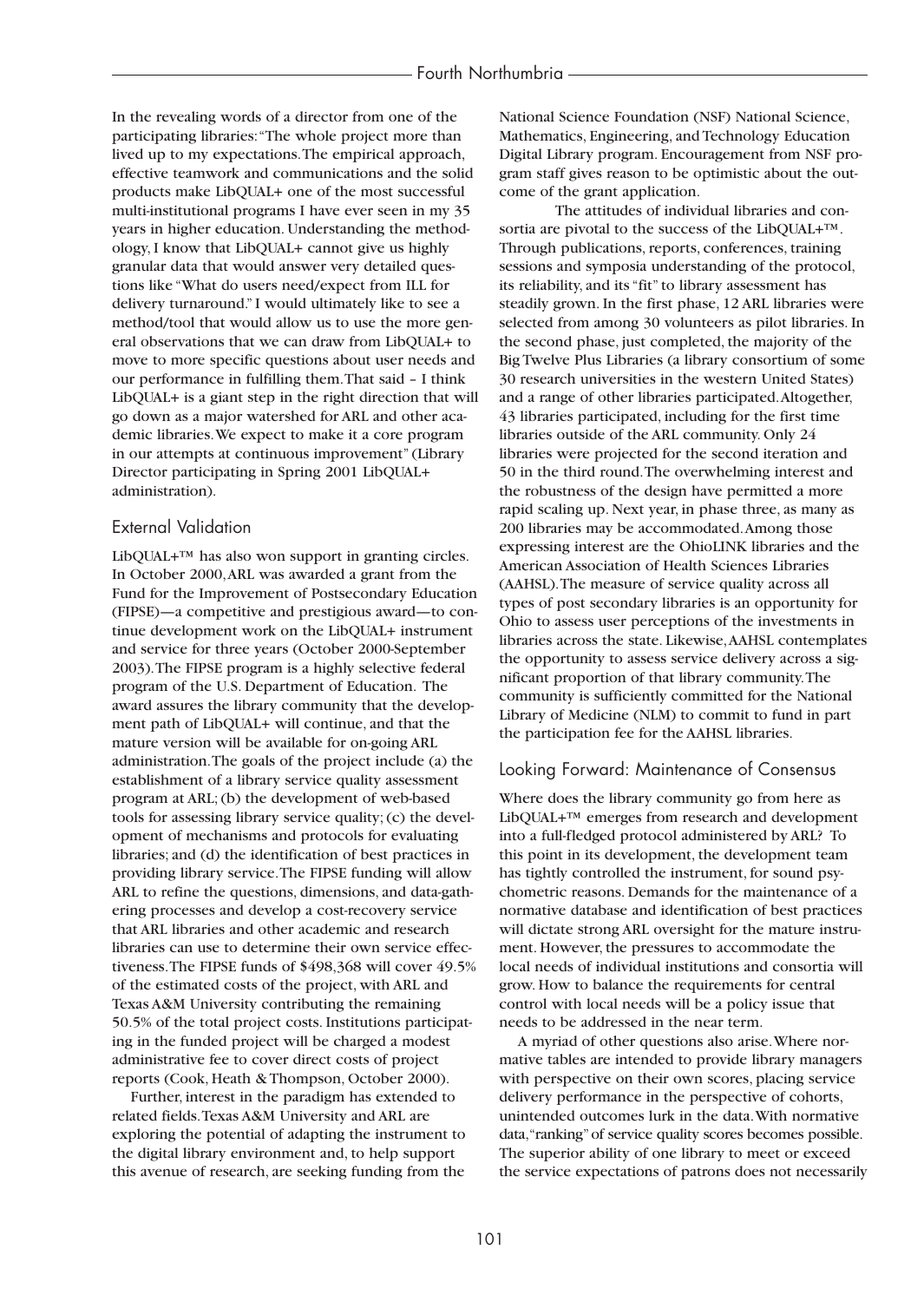mean that library is "better" than another library when traditional metrics are concerned: investments, size of collections, etc. LibQUAL+™ is but one of many ways of listening to or assessing an organization. Continued training and communication is necessary to effect an appreciation of the instrument and an endorsement of its purposes.

The power of LibQUAL+™ and the nature of webbased surveys make possible step two activities: followup and longitudinal studies. Research designs incorporating those features strengthen validity testing and enable more powerful outcome measures. However, they must be balanced against increasingly rigorous requirements from institutional review boards to respect the confidentiality and anonymity of human subjects.

These policy issues underscore the need for an advisory committee. Because LibQUAL+™ has as its goal measurement of service quality across all types of North American postsecondary libraries, a diverse committee that extends beyond ARL membership could be desirable.Too, inasmuch as future designs consider the re-grounding of LibQUAL+™ for other higher education and service markets, such as digital libraries, museums, and information technology, the composition of any future advisory committee may be yet more diverse. Finally, there are issues of international applications. Philip Calvert (1997, 2000), Rowena Cullen (2000) and others have indicated the need for assessment of service delivery in all cultures, and international prospects have already been identified. International participation on the advisory committee is a reasonable expectation if consensus is to be expanded. Re-grounding of LibQUAL+™ for implementation in other cultural settings is a near-term priority.

# **Summary**

The ingredients of consensus building are several.They include a clearly identified need, as expressed by the agenda of the New Measures Initiative and the sponsorship of a major reputable organization—in this case, the Association of Research Libraries. In the formative stage, while a critical mass builds, the sponsorship of a lead institution, underwriting essential developmental needs is essential. In this instance, the role of Texas A&M University, providing the qualitative and quantitative expertise and the large-scale web survey capability, answered a pressing need.The efficacy of rapid movement from concept, to design, to implementation and to deliverables cannot be underestimated. From the beginning, the sense of momentum was palpable and ensured and the community remained engaged in the process. Success in obtaining grant funding also played a part, providing a kind of external validation of the design project.Also important was the far-reaching dissemination of the research, evaluating the psychometric integrity of the instrument and the appropriate-

ness of its "fit" to the purposes it undertook to measure.The acceptance of manuscripts describing the instrument in some of the best library and measurement journals provided further evidence that the New Measures initiative was on track. But much work remains ahead.The instrument must be continually regrounded for its primary clientele, and new library applications in North America and abroad must be investigated, as must its applicability to related fields. The requirements to answer the calls for greater accountability and responsiveness to user needs are greater now than they were in 1999.The challenges of consensus building, across cultures and information sectors, become even more complex.

## **References**

- Altman, E. and Hernon, P. (1998) "Service quality and customer satisfaction do matter" in *American Libraries,* 29, (7), 53-54
- Bair, L.; Chollett, B.; Coleman, V. and Xiao, Y. (1997) "Towards a TQM Paradigm: Using SERVQUAL to Measure Library Service Quality,"*College & Research Libraries*, 58, 237-251
- Berry, L.; Parasuraman, A. and Zeithaml, V. (1985) "A conceptual model of service quality and its implication for future research" in *Journal of Marketing* 49, 41-50
- Berry, L.; Parasuraman, A. and Zeithaml, V. (1994) "Alternative scales for measuring service quality: a comparative assessment based on psychometric and diagnostic criteria" in *Journal of Retailing,* 70 (3), 201-230
- Berry, L.; Parasuraman, A. and Zeithaml, V.A. (1990) *Delivering Quality Service: Balancing Customer Perceptions and Expectations.* New York: Free Press
- Berry, L.; Parasuraman, A. and Zeithaml, V. (1991) "Refinement and reassessment of the SERVQUAL scale" in *Journal of Retailing,* 67 (4), 420-450
- Calvert, P. (1998) "A different time, a different country: An instrument for measuring service quality in Singapore's polytechnic libraries" in *Journal of Academic Librarianship* 24 (4), 296-303
- Calvert, P. J. (2000) *International variations in measuring customer expectations.* Paper presented at the Association of Research Libraries' Symposium on the New Culture of Assessment: Measuring Service Quality.Washington, D.C. and published in *Library Trends,* 49(4) (2001)
- Coleman,V.; Cook, C. and Heath, F. (2000) "SERVQUAL:A client-based approach to developing performance indicators" in *Proceedings of the Third Northumbria International Conference on Performance Measurement in Libraries and*